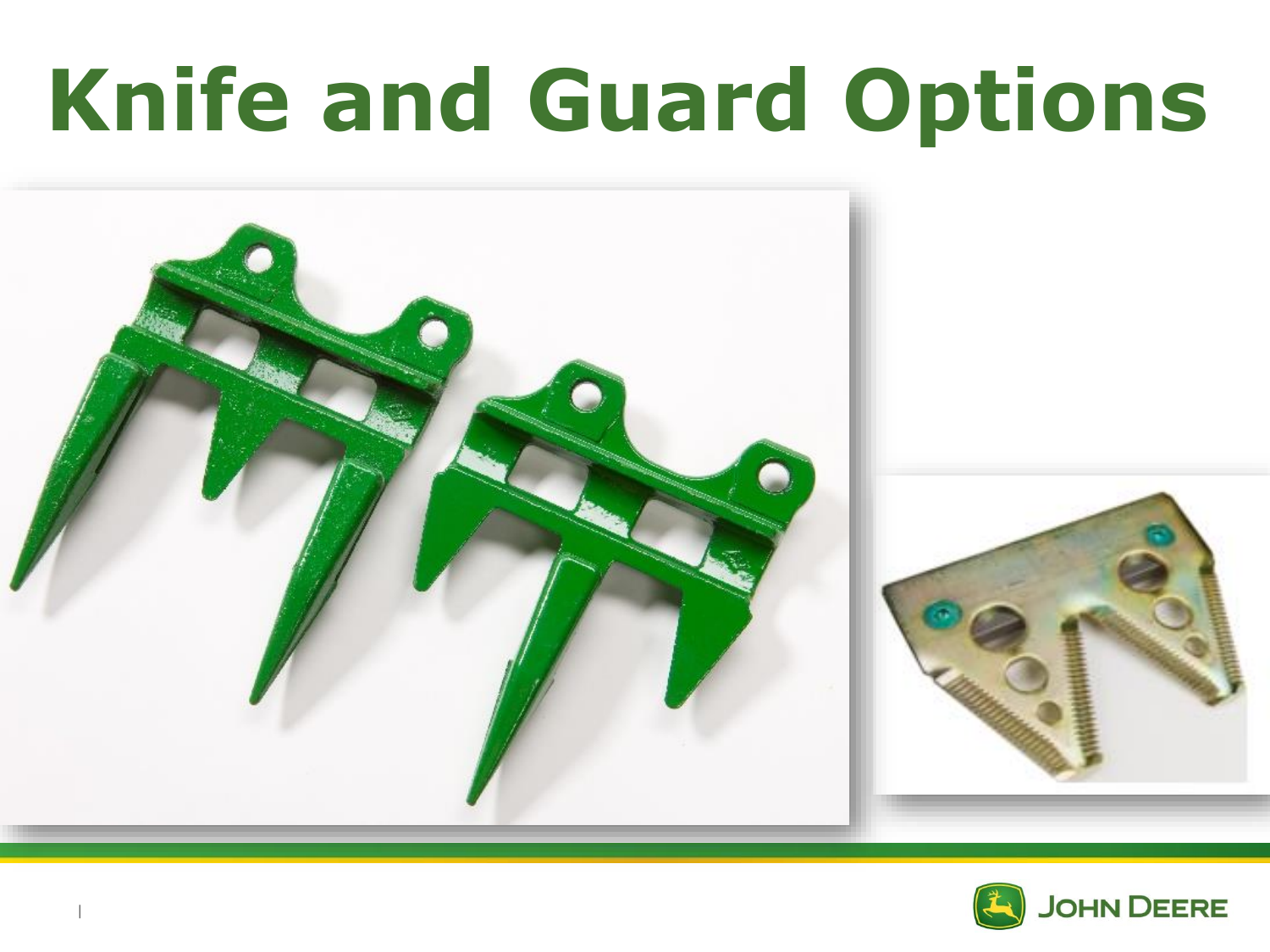## **Knife Options for HD Draper Series**

| <b>Knife</b>                                    | <b>Fine Tooth</b> | <b>Fine Tooth</b> | <b>Coarse Tooth</b> | <b>Coarse Tooth S/L</b> |
|-------------------------------------------------|-------------------|-------------------|---------------------|-------------------------|
| <b>Guards</b>                                   | Long              | <b>Short</b>      | <b>Short</b>        | <b>Short</b>            |
| Canola, Wheat,<br><b>Barely, Flax &amp; Rye</b> | <b>Best</b>       | <b>Better</b>     | <b>Better</b>       | Good                    |
| Peas, beans,<br>soybeans, & lentils             | Good              | <b>Better</b>     | <b>Best</b>         | <b>Better</b>           |
| <b>No-till soybeans</b>                         | Good              | Good              | <b>Better</b>       | <b>Best</b>             |

Long Guards work best in tough straw to penetrate lodged/matted crops Can cause "pushing" during on ground cutting with high debris Coarse Sections can work well in green straw tough conditions but can cause flagging in dry straw with high ground speed.

Lentils and Flax cut best with fine knife to better pierce the tough stems for a clean cut

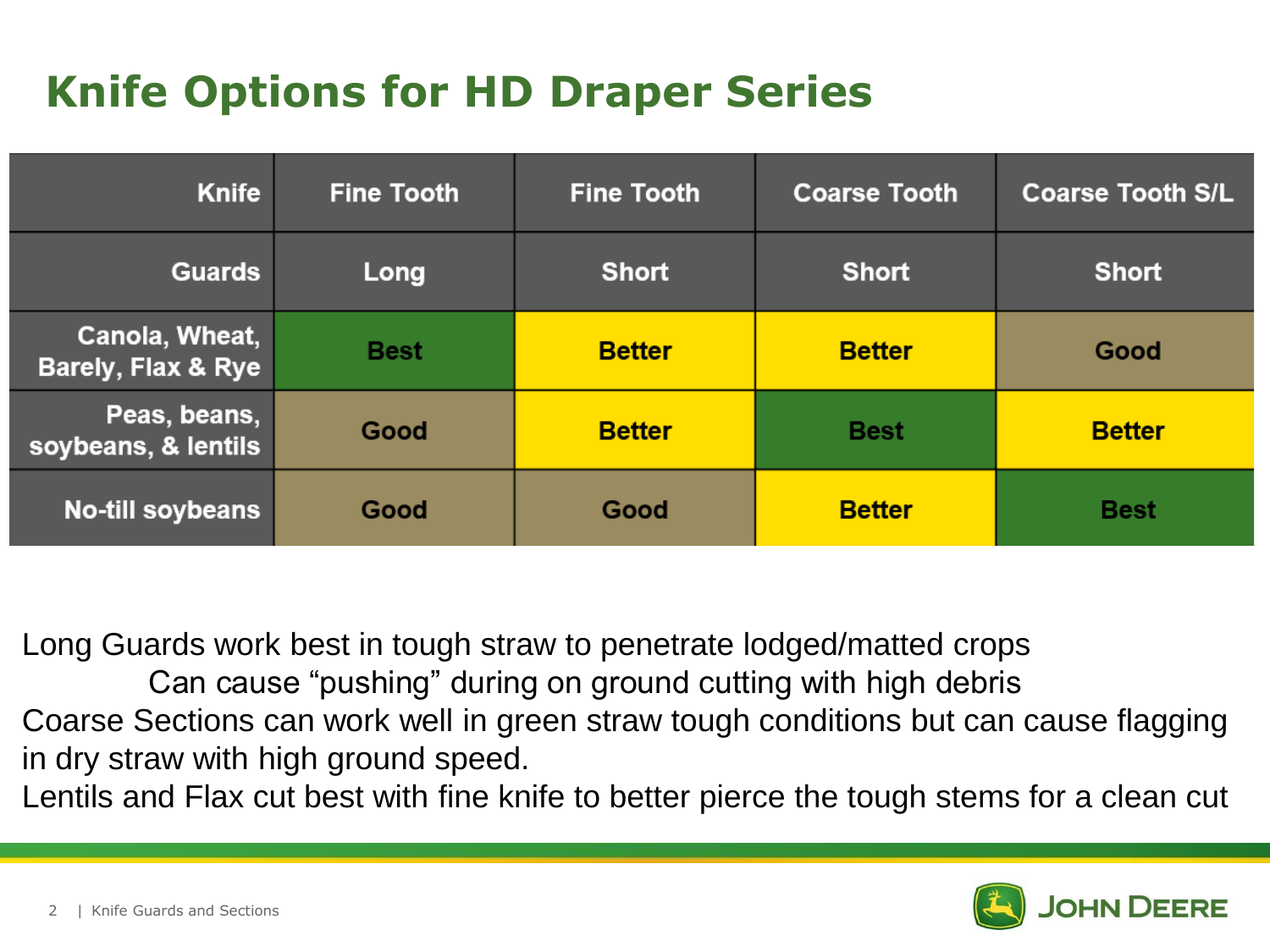#### **4-Inch Standard Long-Point Knife Guards**

- Recommended for 600R platforms 900D, 600D and HD Drapers Best for tough small grains
- Heat-treated and carburized for wear-resistant outer surface
- Long points help comb and lift crop for more efficient cutting
- Recommended in small grains
- Standard equipment on rigid and draper platforms up to model-year 2008



H213508 (SLS)



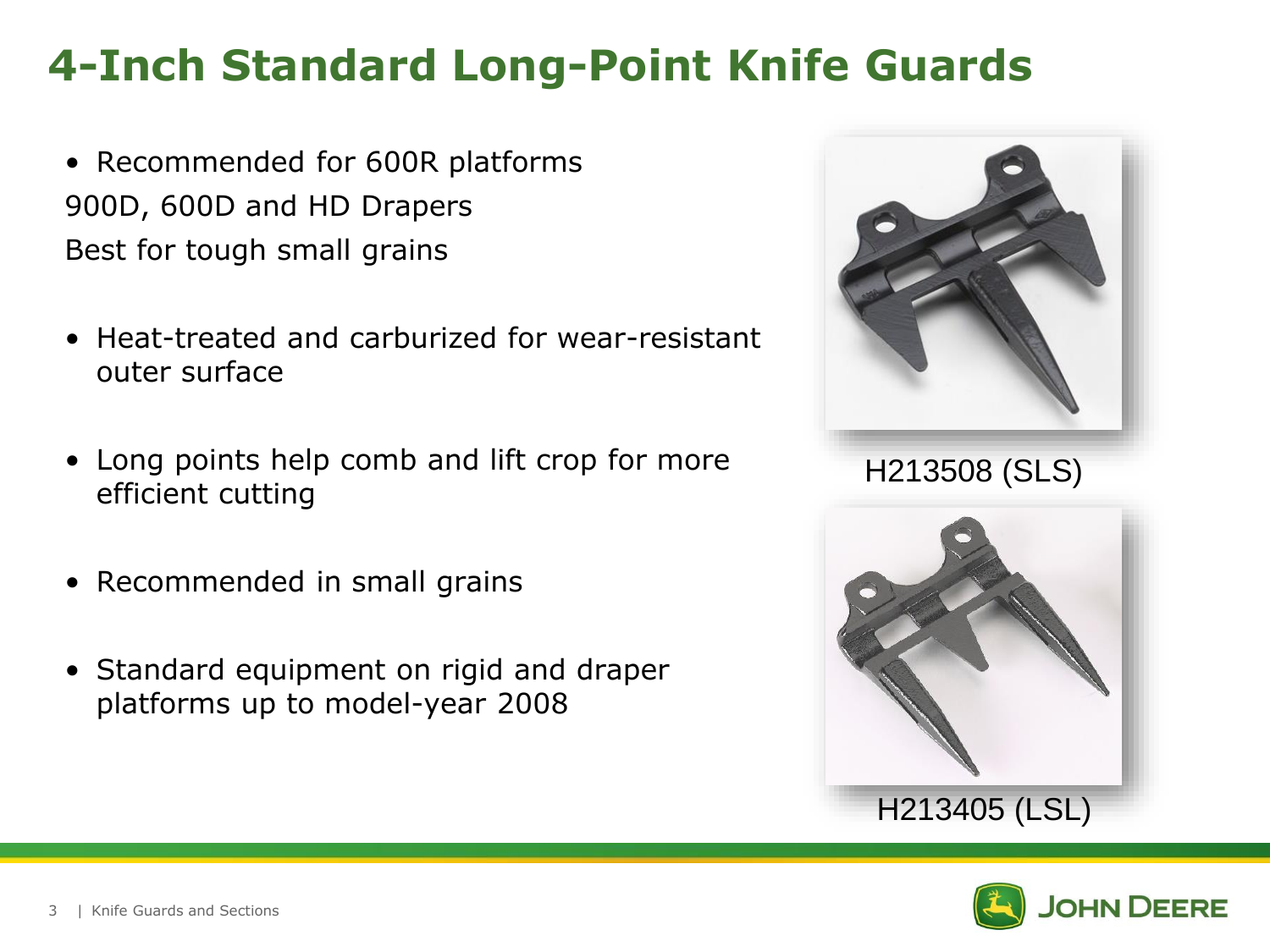#### **4-Inch High-Wear Long-Point Knife Guards**

- Recommended for 600R platforms 900D, 6/700D and HD Drapers Best for tough small grains
- Heat-treated and boronized for extralong wear life
- Boronization is a process that diffuses boron into the surface of the guard for increased wear resistance
- Interchangeable with black standard 4 inch knife guards
- Standard on rigid and draper platforms for model-year 2008 and newer
- Painted green for high-wear indication



H229539 (LSL) H229540 (SLS)

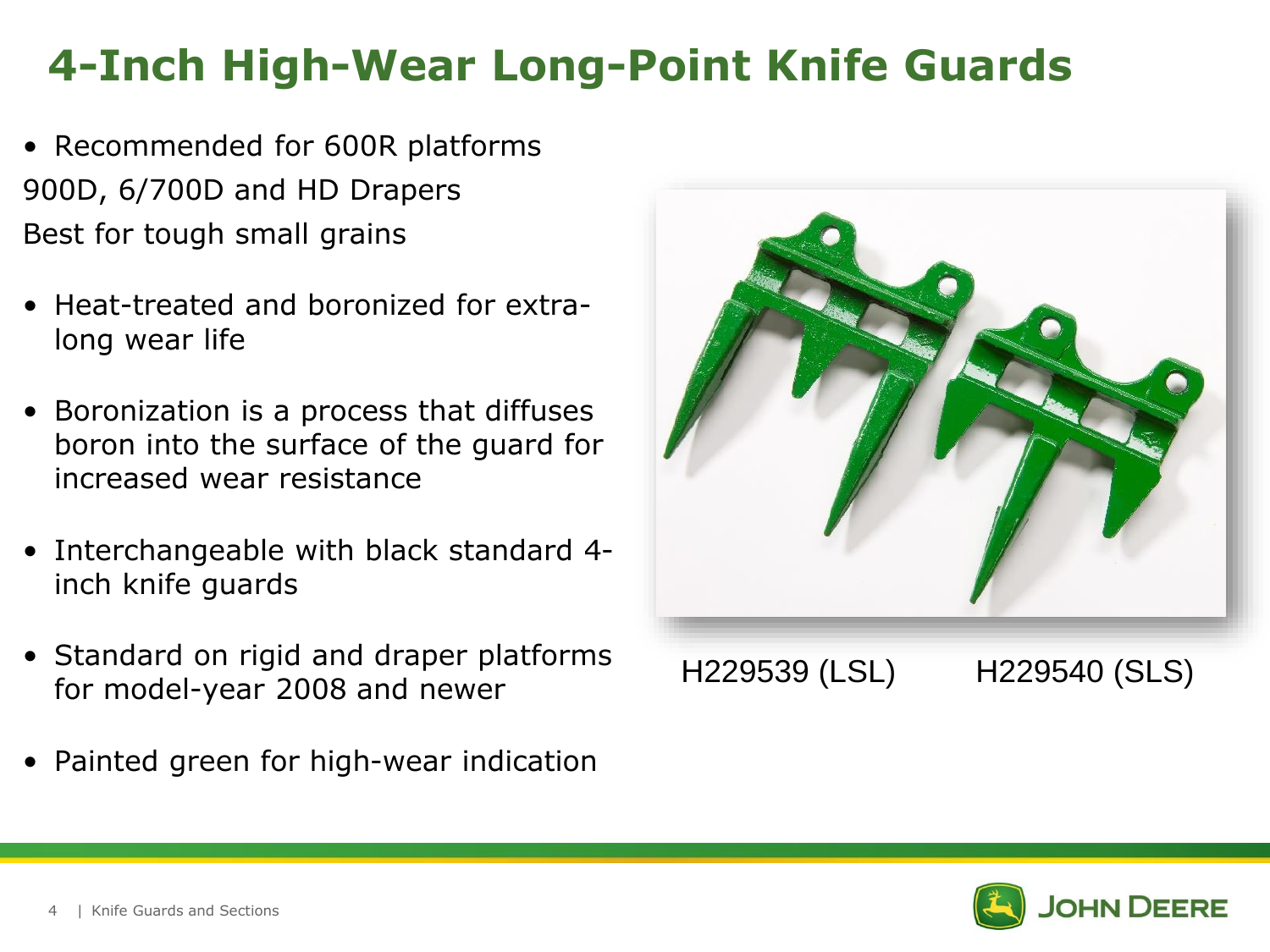#### **4-Inch Standard Blunt-Point Knife Guards**

- Recommended for 600F platforms and 6/700FD, HD Drapers
- Best for on ground cutting (Soybeans, lentils)
- Blunt points prevent stabbing of stalks and pushing
- Heat-treated and carburized for wear-resistant outer surface
- Designed for flex platforms to provide maximum cutting performance at lower cut heights
- Standard equipment on 600F platforms up to model-year 2008



H213398 (LSL)



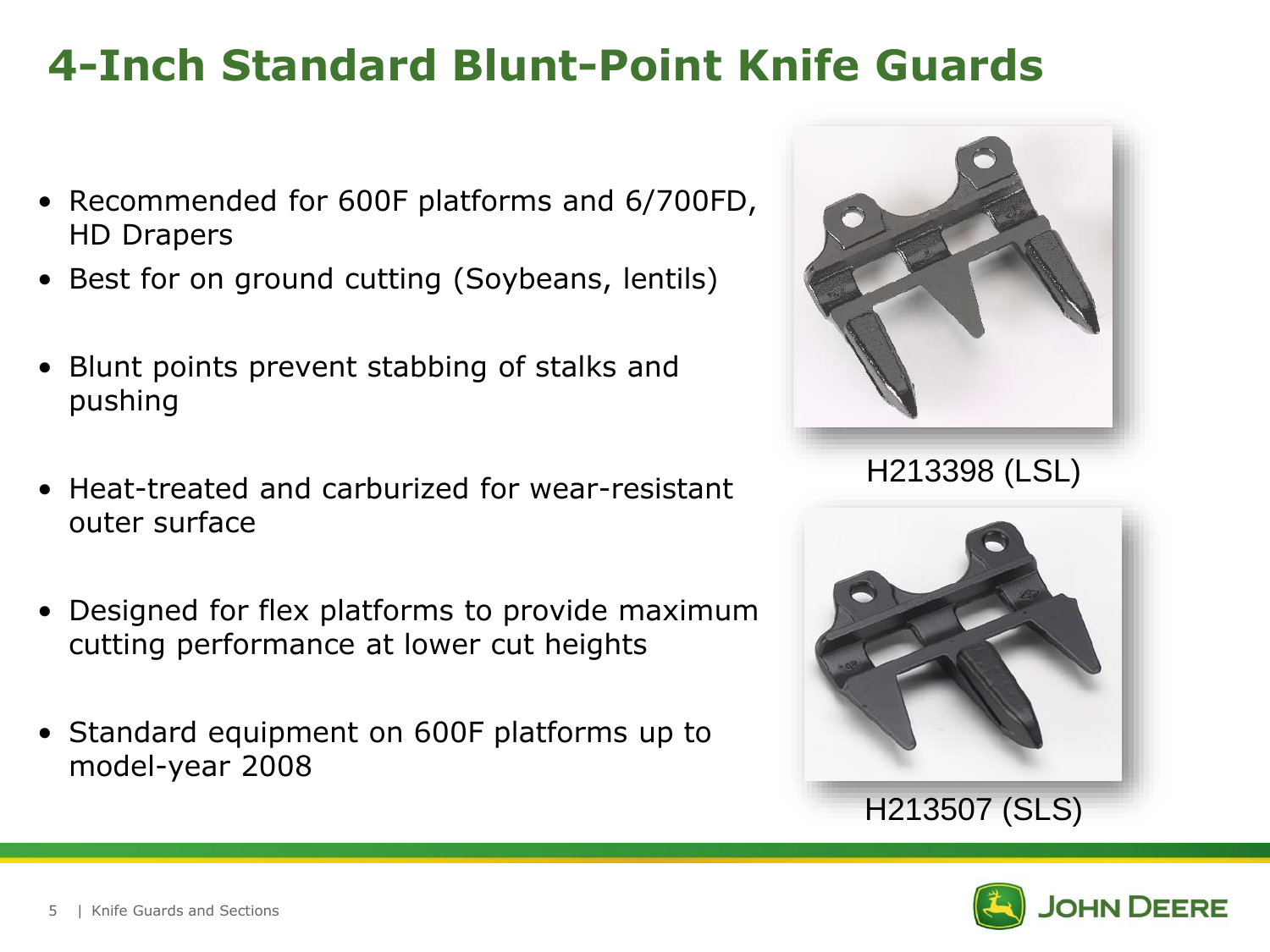#### **4-Inch High-Wear Blunt-Point Knife Guards**

- Recommended for 600F platforms 6/700FD and HD Drapers Best for on ground cutting (Soybeans, lentils)
- Heat-treated and boronized for extralong wear life
- Boronization is a process that diffuses boron into the surface of the guard for increased wear resistance
- Interchangeable with black standard 4-inch knife guards
- Standard on 600 Series Flex platforms for model-year 2008 and newer
- Painted green for high-wear indication



H229537 (LSL) H229538 (SLS)

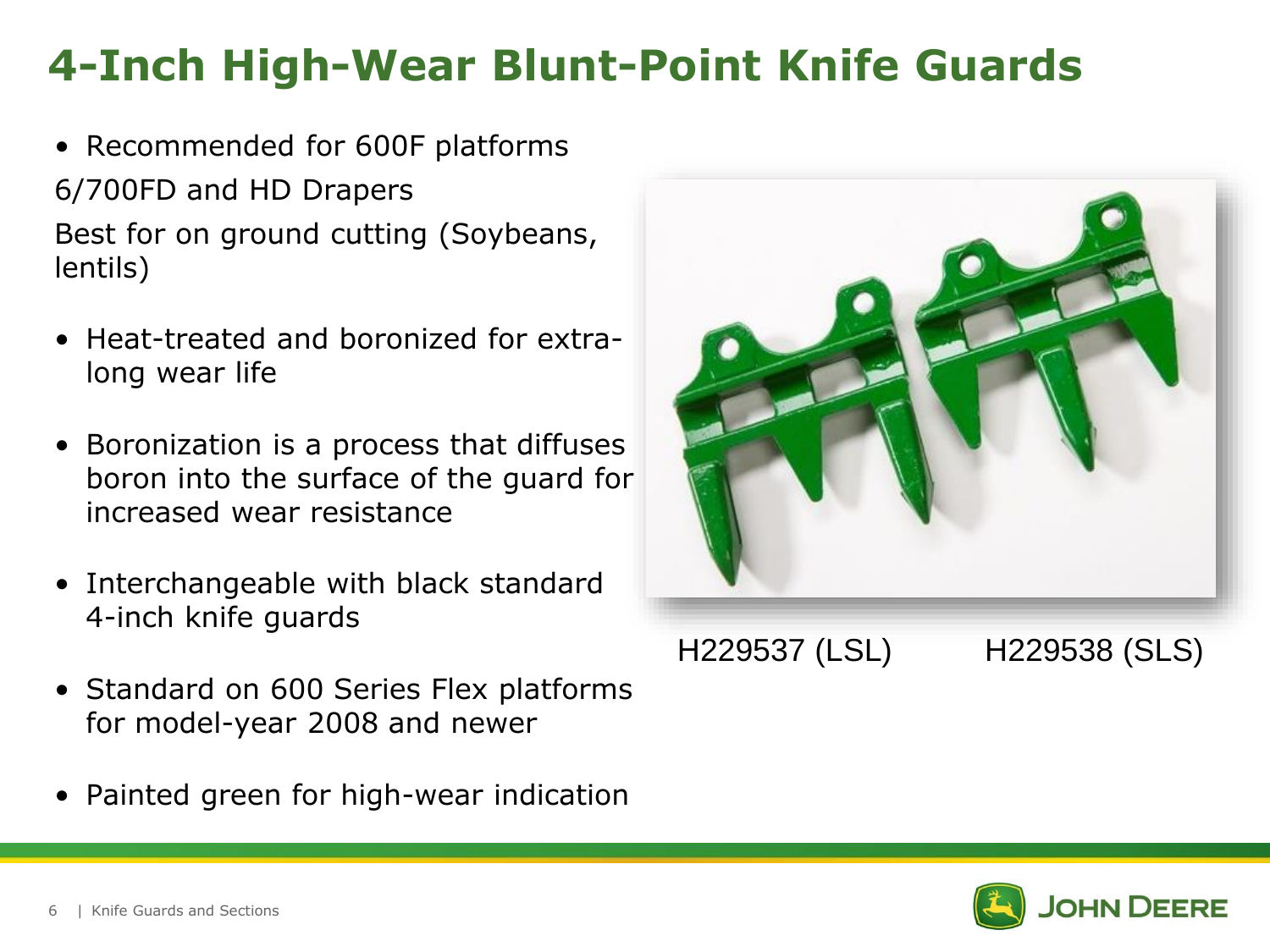# **4-Inch No-Till Knife Guards**

- Recommended for 600F Platforms and 6/700FD and HD Drapers operating in no-till conditions in combination with short/long knife sections
- Absence of cross bar allows additional room for stalk to enter guard, preventing crop pushing
- If needed, Commonly placed on outside 3-6 guards
- Standard wear Only
- Use Only H215064 or H215065 short/long Dura-Twin sickle sections with these guards



H218701 (SLS) H218702 (LSL)



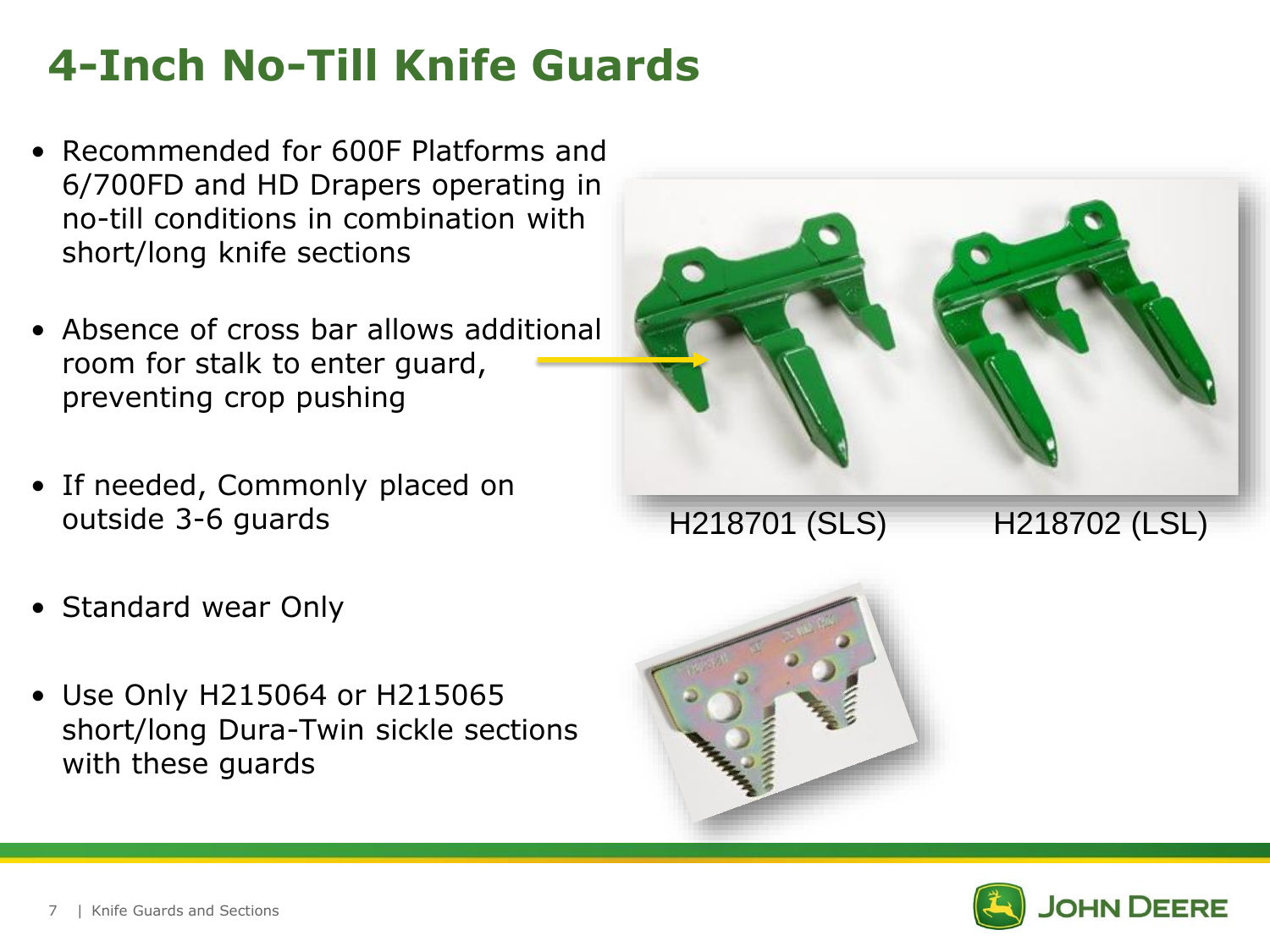# **4-Inch Non-Clog Knife Guards**

- Fits 900D, 600F, 600R, Platforms 6/700D, and 6/700FD and HD Series Drapers
- Recommended for heavy trash conditions or wet tangled crops
- Helps prevent crop pushing in no-till wheat stubble in Soybeans
- If installed, commonly found on outside 3-6 guards
- Possible poor cutting in light small grains
- Reduced ability to pick up down crop
- H218703 Not Recommended due to crop hair pinning on points



#### HXE19625 (High Wear)



H218703 (Standard Wear)

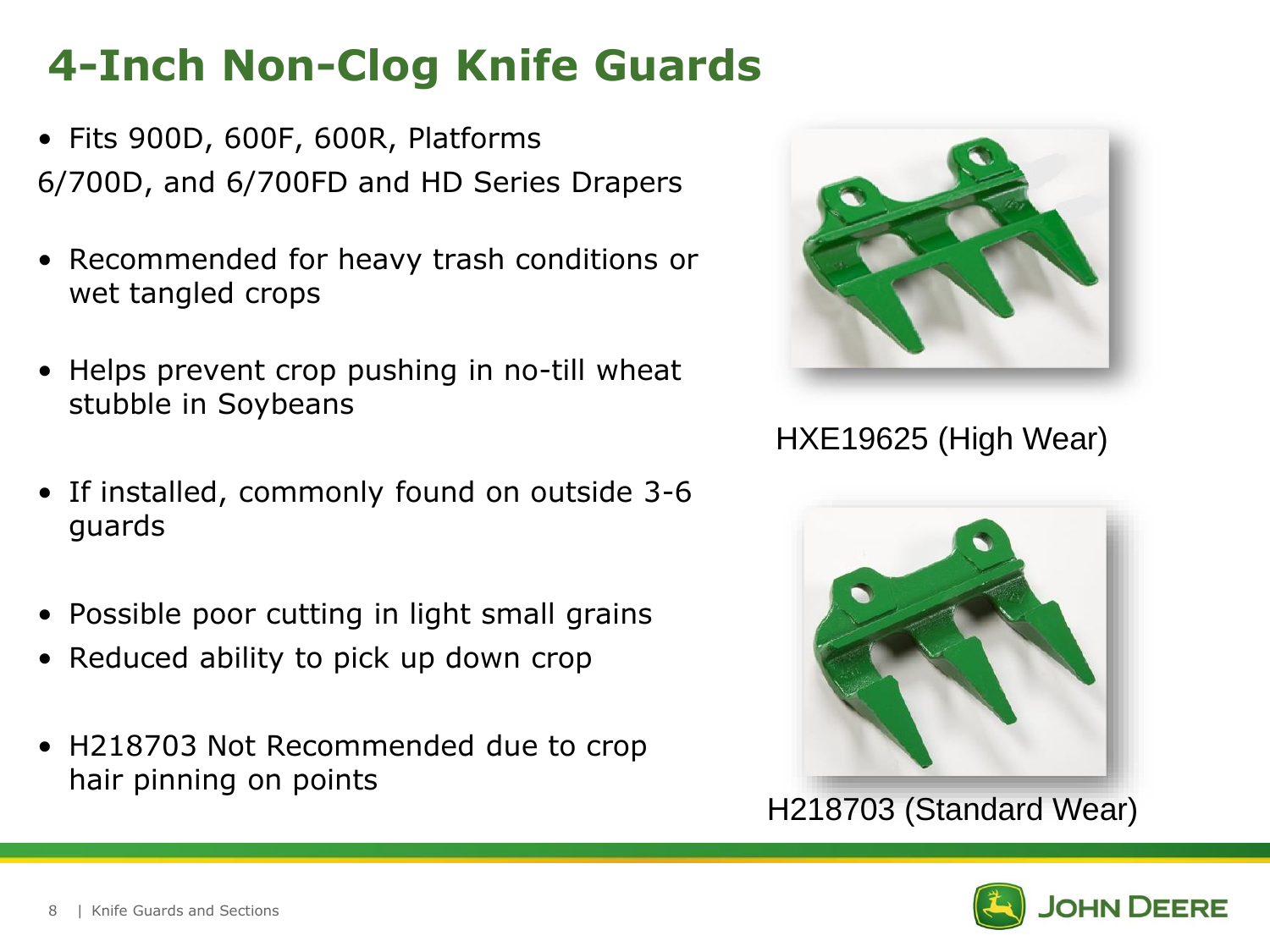#### **4-Inch Dual-Drive Bottom Center Guards**

- Required on 6/700D 6/700FD and HD Drapers with dual knife drive
- HXE19623 bottom RH center guard for 6/700D and HD drapers with long guards
- HXE19625 bottom RH center guard for 6/700FD HD Drapers with short guards
- HXE19623 features elongated tip, allowing use of crop lifters
- HXE18172 bottom LH guard features raised block to help eject crop material and prevent plugging
- All guards heat-treated and boronized for extra-long wear life





HXE19623 (Bottom RH 6/700D & HD w/Long guards)

HXE19625 (Bottom RH 6/700FD & HD)



HXE18172 (Bottom LH 6/700D and 6/700FD & HD)

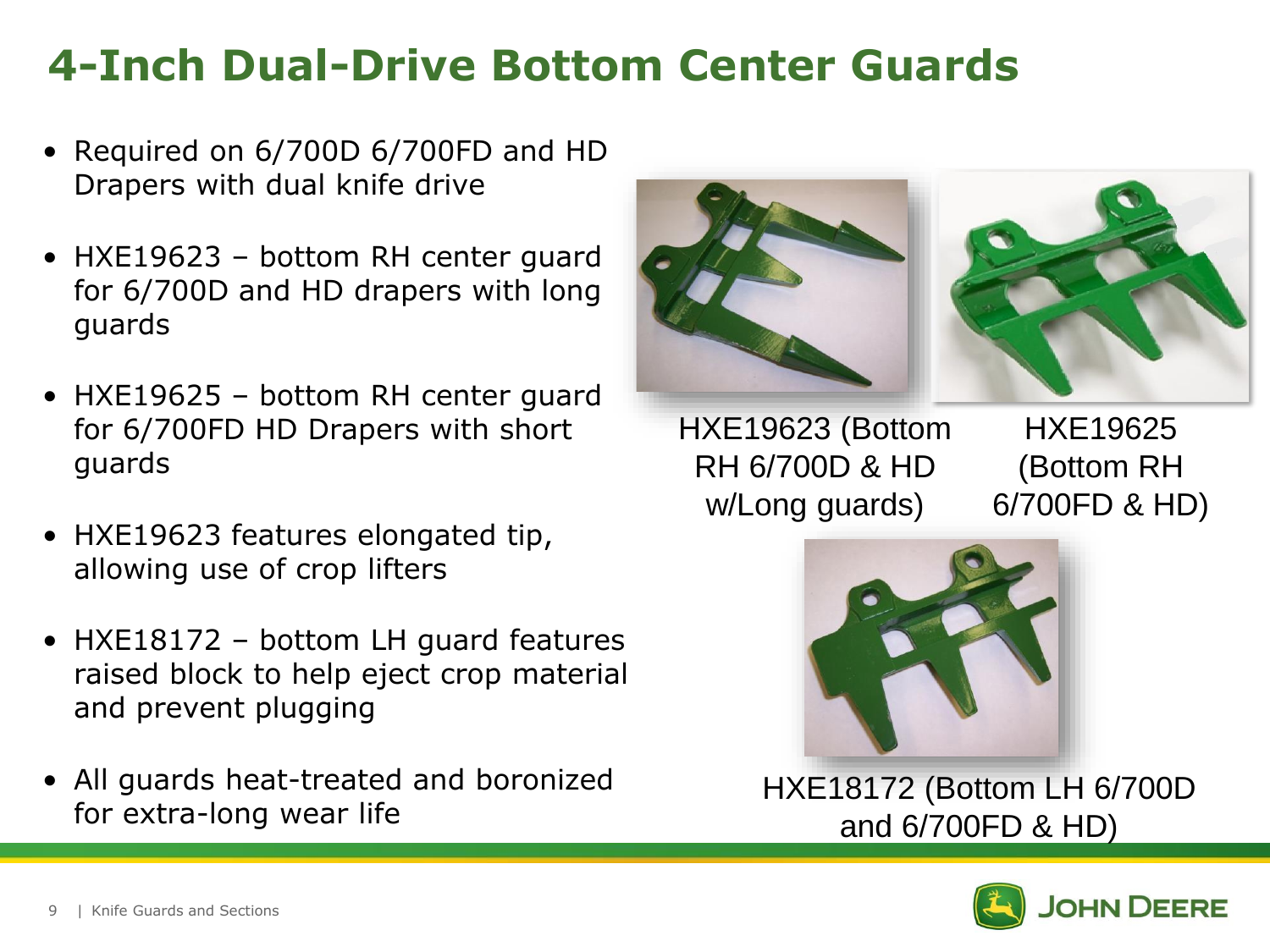#### **4-Inch 6/700D Dual-Drive Top Center Guard**

- Required on 6/700D platforms with dual knife drive system
- Acts as a ledger cutting surface for end of upper left-hand knife segment
- Acts as a hold-down for center overlapping region of dual-drive system
- Painted black for standard wear





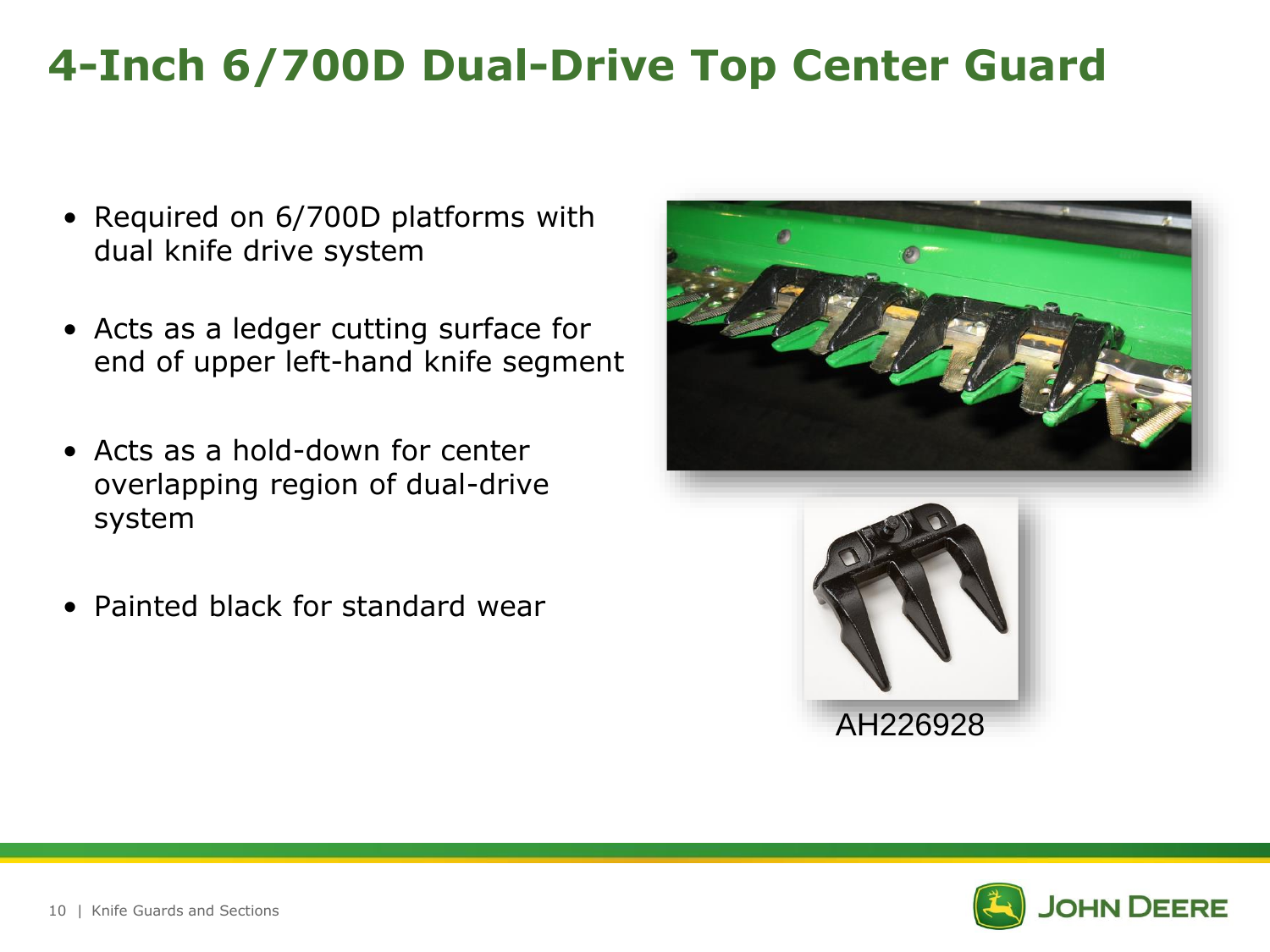# **Dual-Drive Center Overlapping Region**





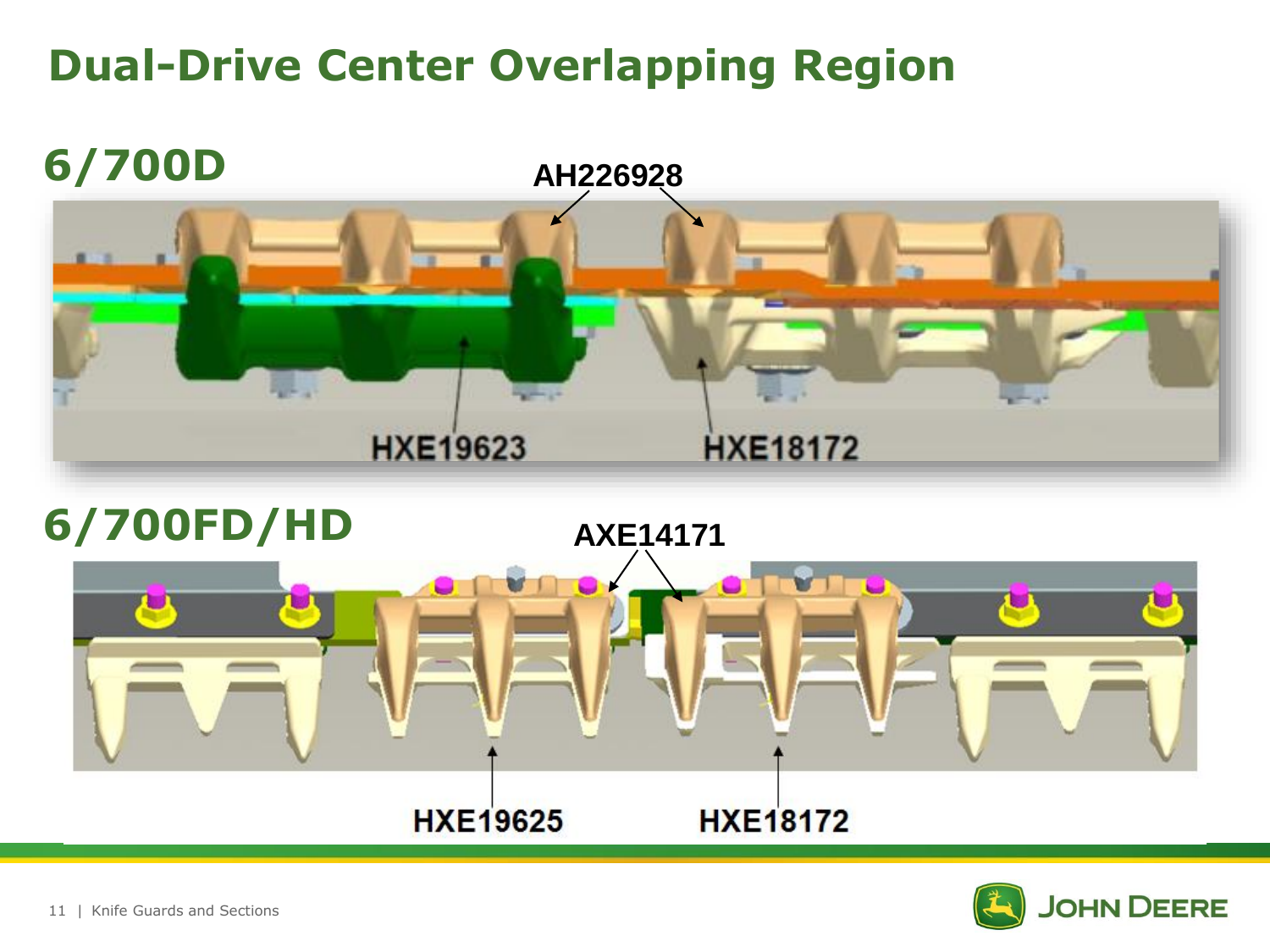# **6/700 Draper End Guards**

- Required on 6/700D and 6/700FD Draper Platforms
- One single-point guard on RH and LH end of 6/700D
	- 2 total
- One single-point guard on RH end of 6/700FD
	- H228526
- Standard wear



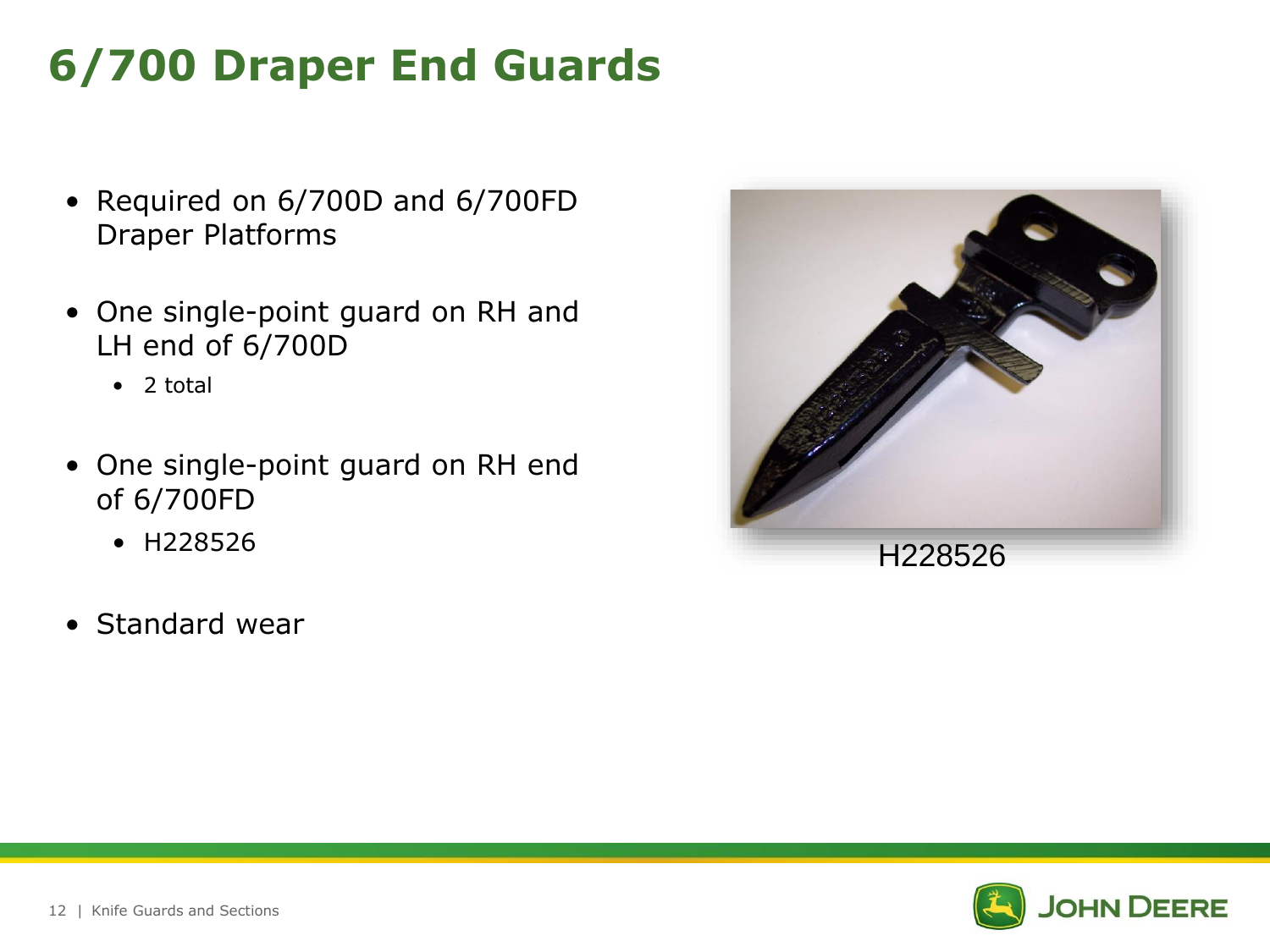#### **HD Draper End Guards**

- Required on all HDR, HDX and HDF Draper Platforms
- One single-point guard on RH and LH end of the machine
- Standard wear



H228526 - RH



HXE156569 - LH

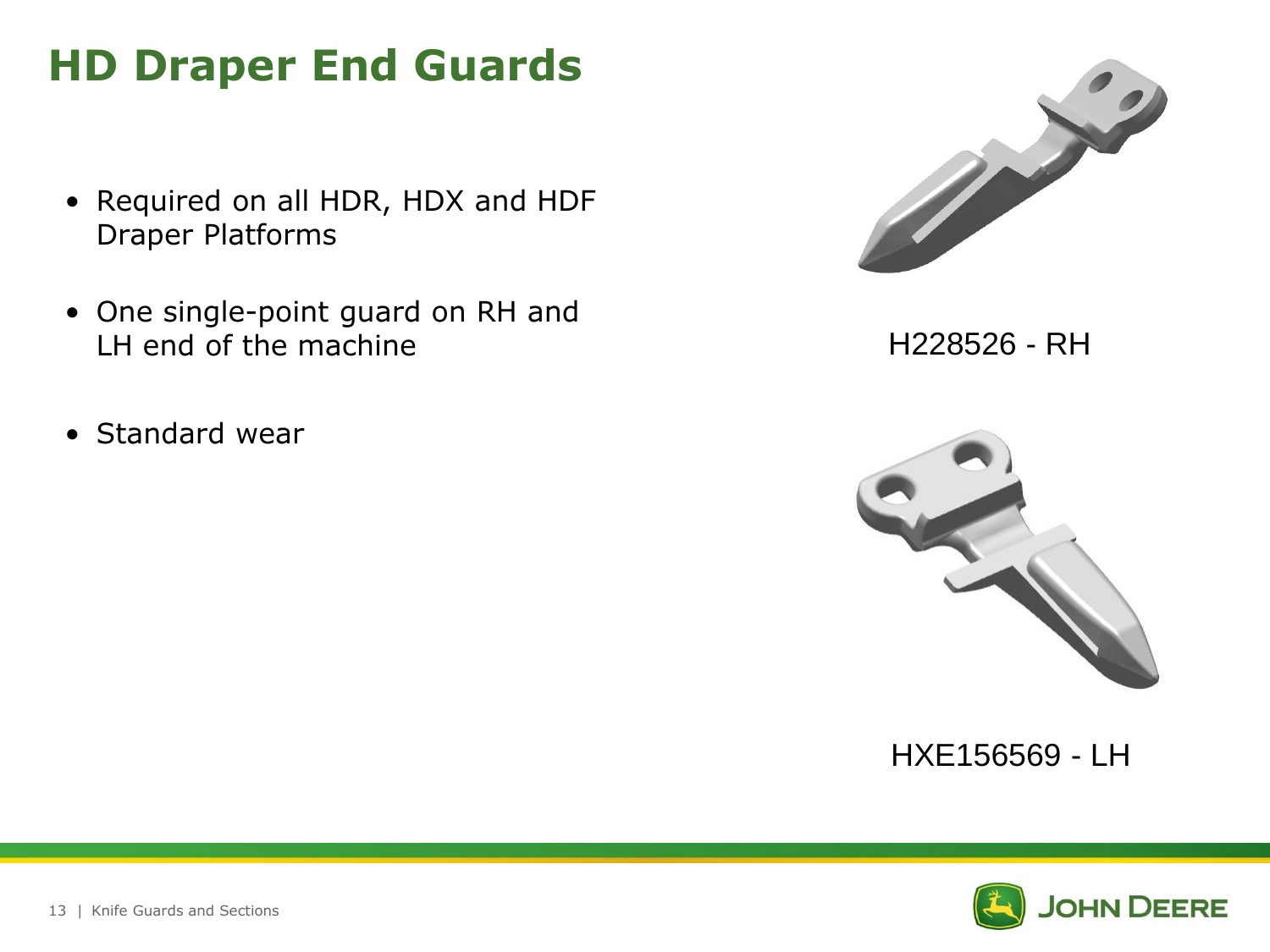# **4-Inch Dura-Twin Sickle Sections**

- All Dura-Twin sections fit 600D, 900D, 6/700FD and HD Series Drapers
- 600R, 600F Platforms
- Fine-tooth (14 serrations per-inch) recommended for small grains or grassy undergrowth conditions
- Coarse-tooth (7 serrations per-inch) recommended for coarse grains such as soybeans; larger serrations grab stalks and pull them into cutting surface
- Short/long sections recommended for no-till conditions
- Short tip allows more room for stalks to enter cutting regions without crop pushing
- Short/long sections can be used with standard or no-till guards





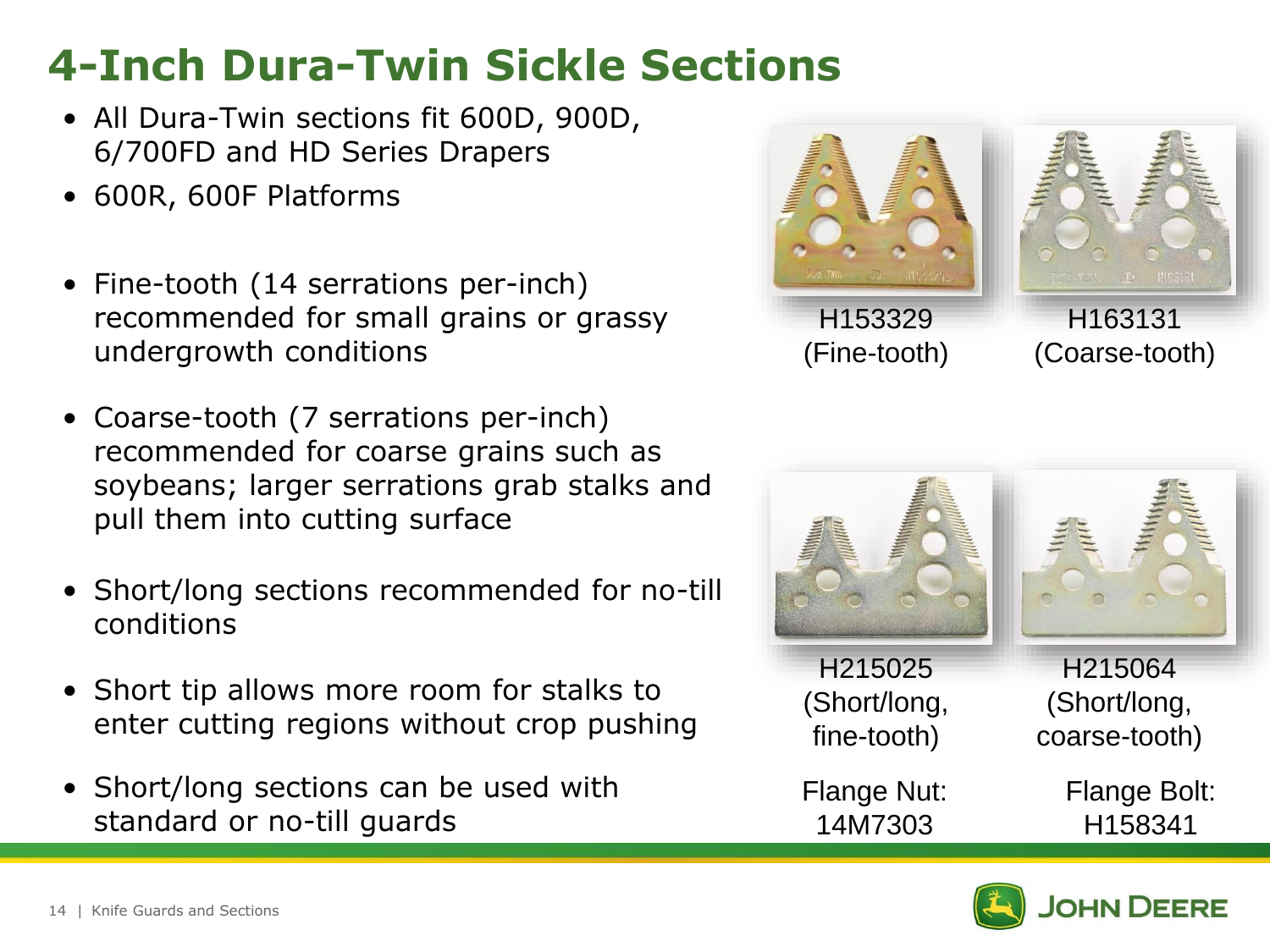# **4-Inch Dura-Twin Sickle Sections**

- 6/700D 6/700FD and HD Draper dual knife drive systems feature (5) special countersunk Dura-Twin sickle sections in center overlapping region
- Section features countersunk bolt hole and requires unique countersunk bolt to allow for flush surface in overlapping region
- Fine Section: H226351
- Coarse Section: H226352
- Long/Short Coarse: H226353
- Special Countersunk Bolt
	- H228135



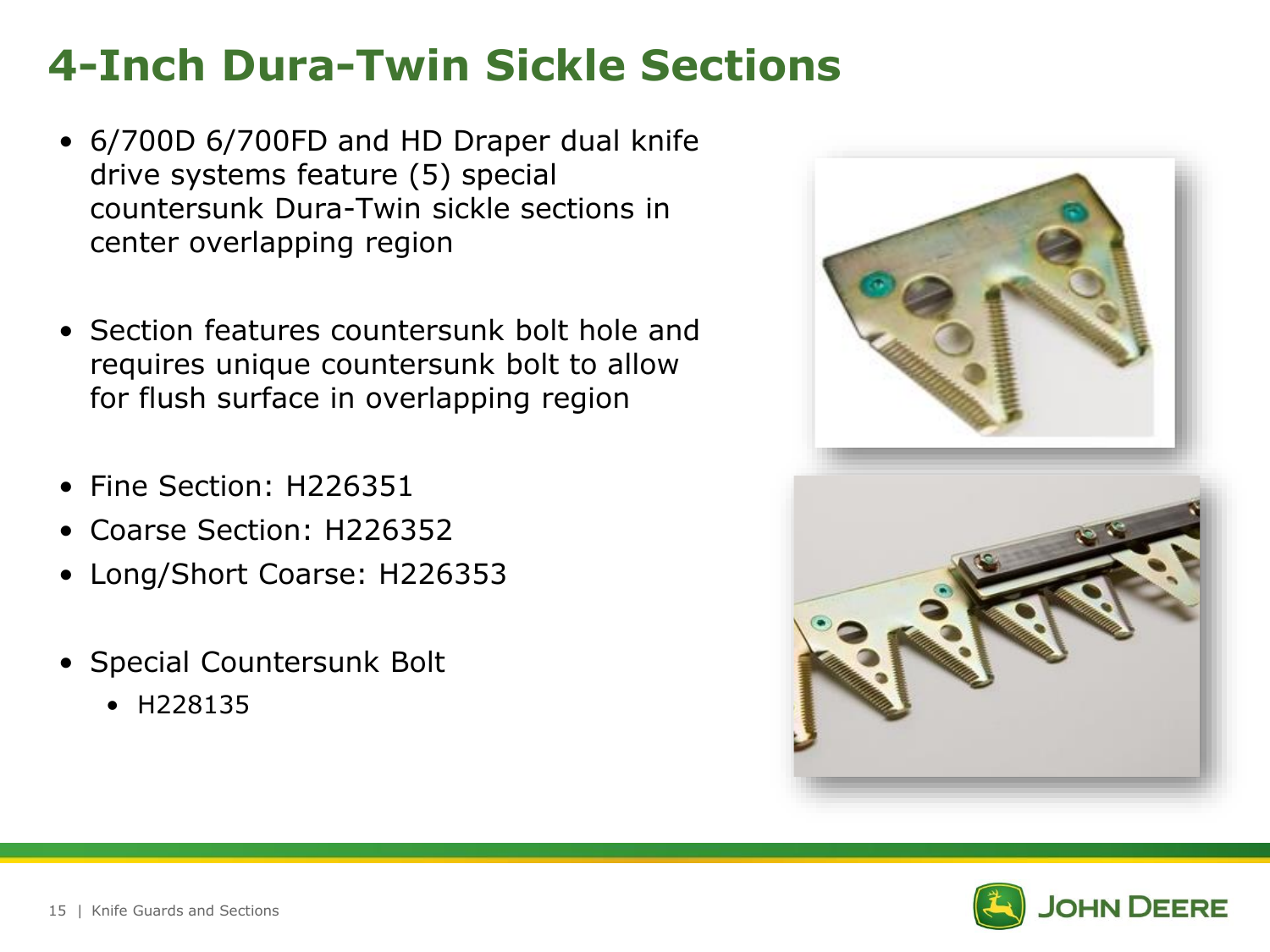## **3-Inch Knife Guards**

- Manufactured of forged steel to create a smooth surface for snag-free flow to the knife
- Special heat-treating process provides extra hardness, allowing the guard to retain shock-resistant characteristics
- H171031 Carburization process aligns carbon with a wear-resistant outer surface for increased wear life and extended ledger plate sharpness
- More wear-resistant than H145791 knife guard; maintains sharper cutting edge for longer period of time
- Ideal for abrasive soil conditions





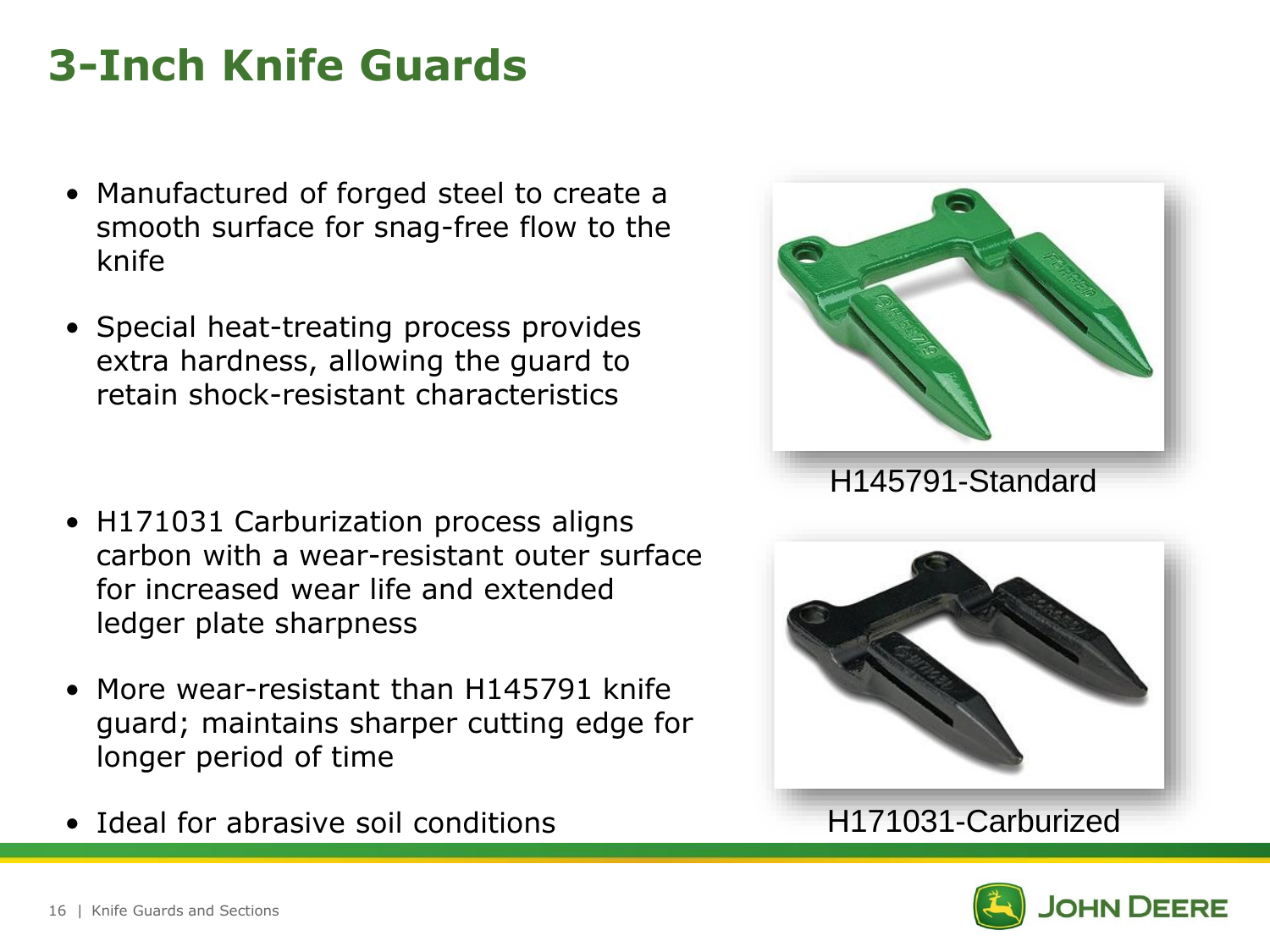## **3-Inch Knife Guards**

- H153719 Manufactured of high carbon and chrome steel for increased core hardness, which provides higher tensile strength
- Double heat-treating of ledger surface provides a hard, wear-resistant cutting surface to resist bending and breaking in tough, rocky cutting conditions
- Most durable 3-Inch knife guard and best choice for rocky conditions
- H113571 Same core material and surface as H145791 standard guard
- Crossbar between fingers provides extra strength for rocky conditions
- Not recommended for weedy conditions



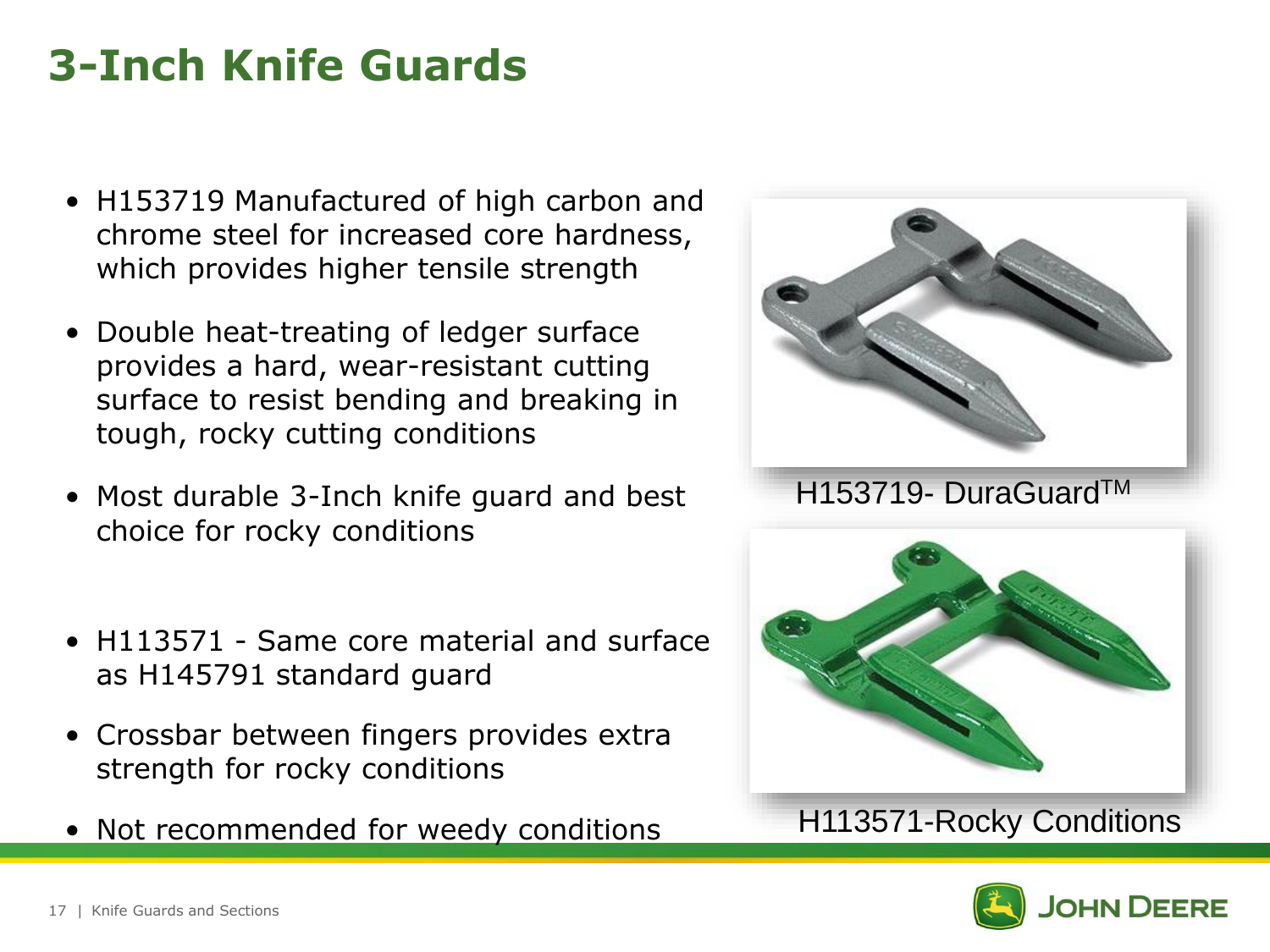#### **3-Inch Dura-Lite and Dura-Cut Sickle Sections**

- All Dura-Cut and Dura-Lite sections fit 200, 900, 900R, and 900F Series Platforms
- Fine-tooth (14 serrations per-inch) recommended for small grains or grassy undergrowth conditions
- Coarse-tooth (7 serrations per-inch) recommended for coarse grains such as soybeans; larger serrations grab stalks and pull them into cutting surface
- Dura-Cut preceded Dura-Lite
- Dura-Cut can be more resistant to rock breakage due to it's solid build
- Dura-Lite reduces mass of cutterbar and helps reduce possible vibration of the knife drive system